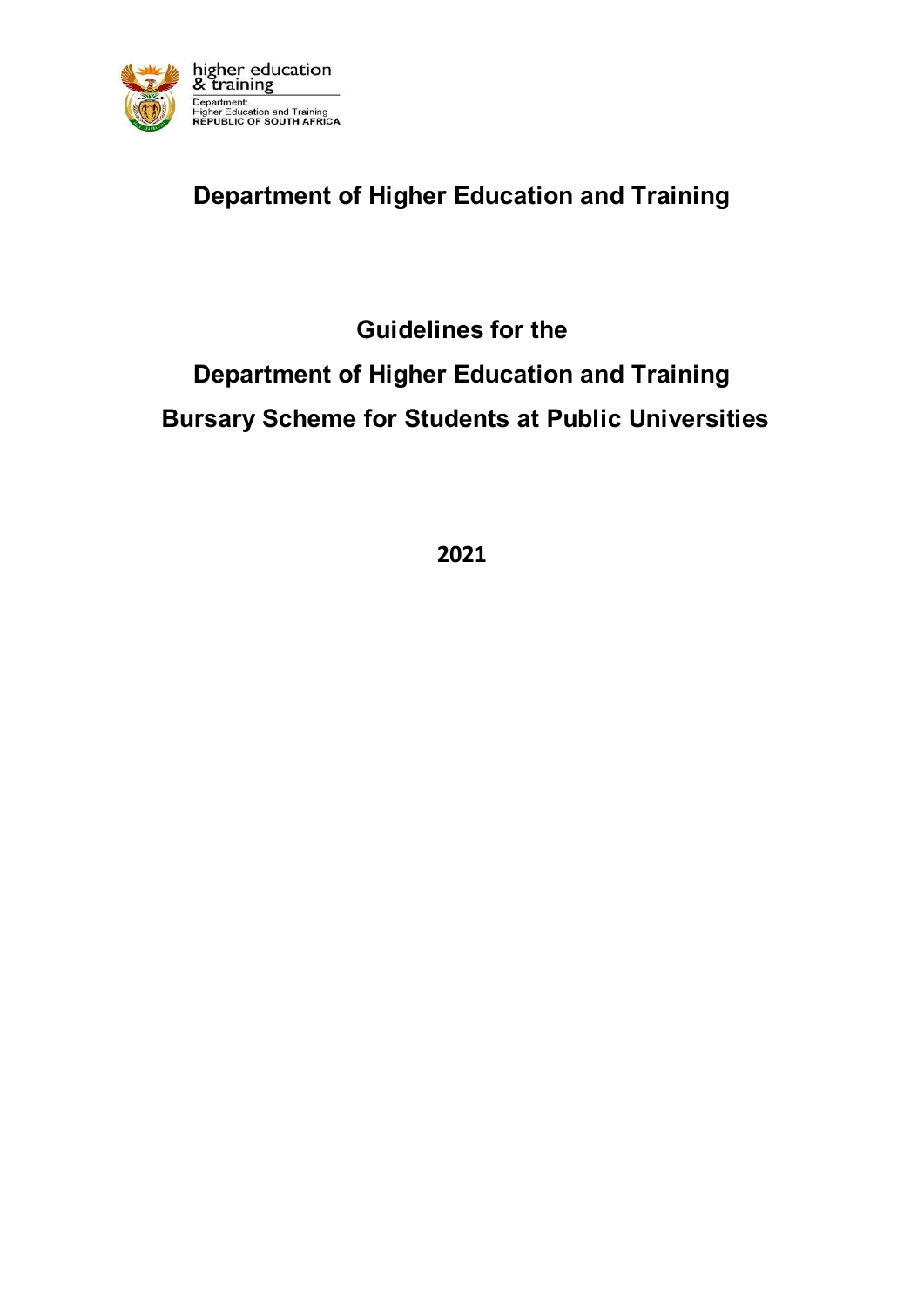| 1.             | $\label{eq:interoduction} \begin{minipage}{0.9\textwidth} \centering \begin{minipage}{0.9\textwidth} \centering \end{minipage} \begin{minipage}{0.9\textwidth} \centering \begin{minipage}{0.9\textwidth} \centering \end{minipage} \begin{minipage}{0.9\textwidth} \centering \end{minipage} \begin{minipage}{0.9\textwidth} \centering \begin{minipage}{0.9\textwidth} \centering \end{minipage} \begin{minipage}{0.9\textwidth} \centering \end{minipage} \begin{minipage}{0.9\textwidth} \centering \end{minipage} \begin{minipage}{0.9\textwidth} \center$ |  |  |  |  |
|----------------|-----------------------------------------------------------------------------------------------------------------------------------------------------------------------------------------------------------------------------------------------------------------------------------------------------------------------------------------------------------------------------------------------------------------------------------------------------------------------------------------------------------------------------------------------------------------|--|--|--|--|
| 2.             |                                                                                                                                                                                                                                                                                                                                                                                                                                                                                                                                                                 |  |  |  |  |
| 3.             |                                                                                                                                                                                                                                                                                                                                                                                                                                                                                                                                                                 |  |  |  |  |
| 4.             |                                                                                                                                                                                                                                                                                                                                                                                                                                                                                                                                                                 |  |  |  |  |
| 5.             |                                                                                                                                                                                                                                                                                                                                                                                                                                                                                                                                                                 |  |  |  |  |
| 6.             |                                                                                                                                                                                                                                                                                                                                                                                                                                                                                                                                                                 |  |  |  |  |
| 7 <sup>7</sup> |                                                                                                                                                                                                                                                                                                                                                                                                                                                                                                                                                                 |  |  |  |  |
| 8              |                                                                                                                                                                                                                                                                                                                                                                                                                                                                                                                                                                 |  |  |  |  |
| 9.             |                                                                                                                                                                                                                                                                                                                                                                                                                                                                                                                                                                 |  |  |  |  |
|                |                                                                                                                                                                                                                                                                                                                                                                                                                                                                                                                                                                 |  |  |  |  |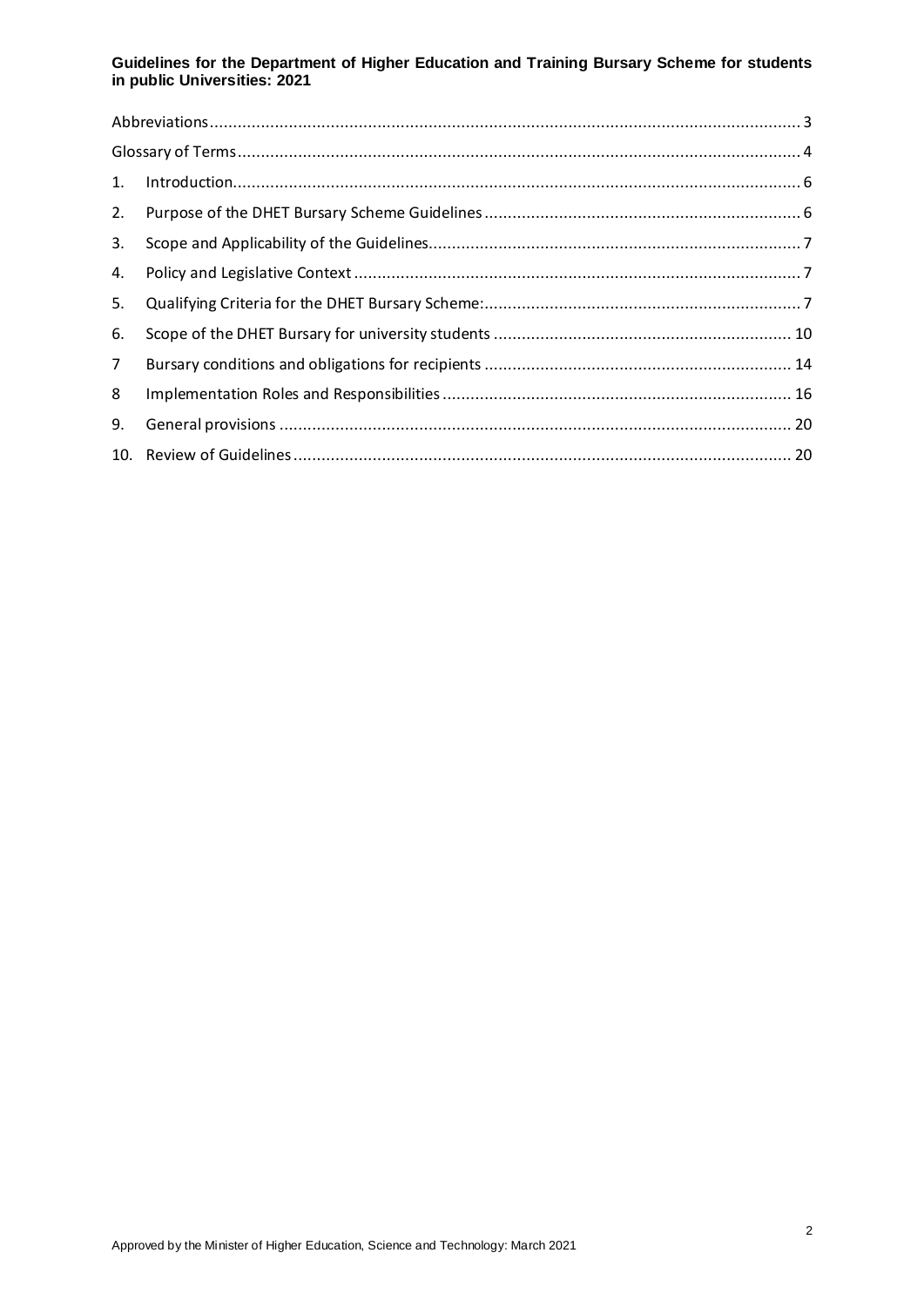## <span id="page-2-0"></span>**Abbreviations**

| <b>DHET</b>  | Department of Higher Education and Training    |
|--------------|------------------------------------------------|
| <b>FAO</b>   | <b>Financial Aid Office</b>                    |
| <b>FTEN</b>  | First Time Entry                               |
| <b>HEMIS</b> | Higher Education Management Information System |
| <b>NSFAS</b> | National Student Financial Aid Scheme          |
| <b>NYDA</b>  | National Youth Development Agency              |
| <b>PQM</b>   | <b>Programme Qualification Mix</b>             |
| <b>SASSA</b> | South African Social Security Agency           |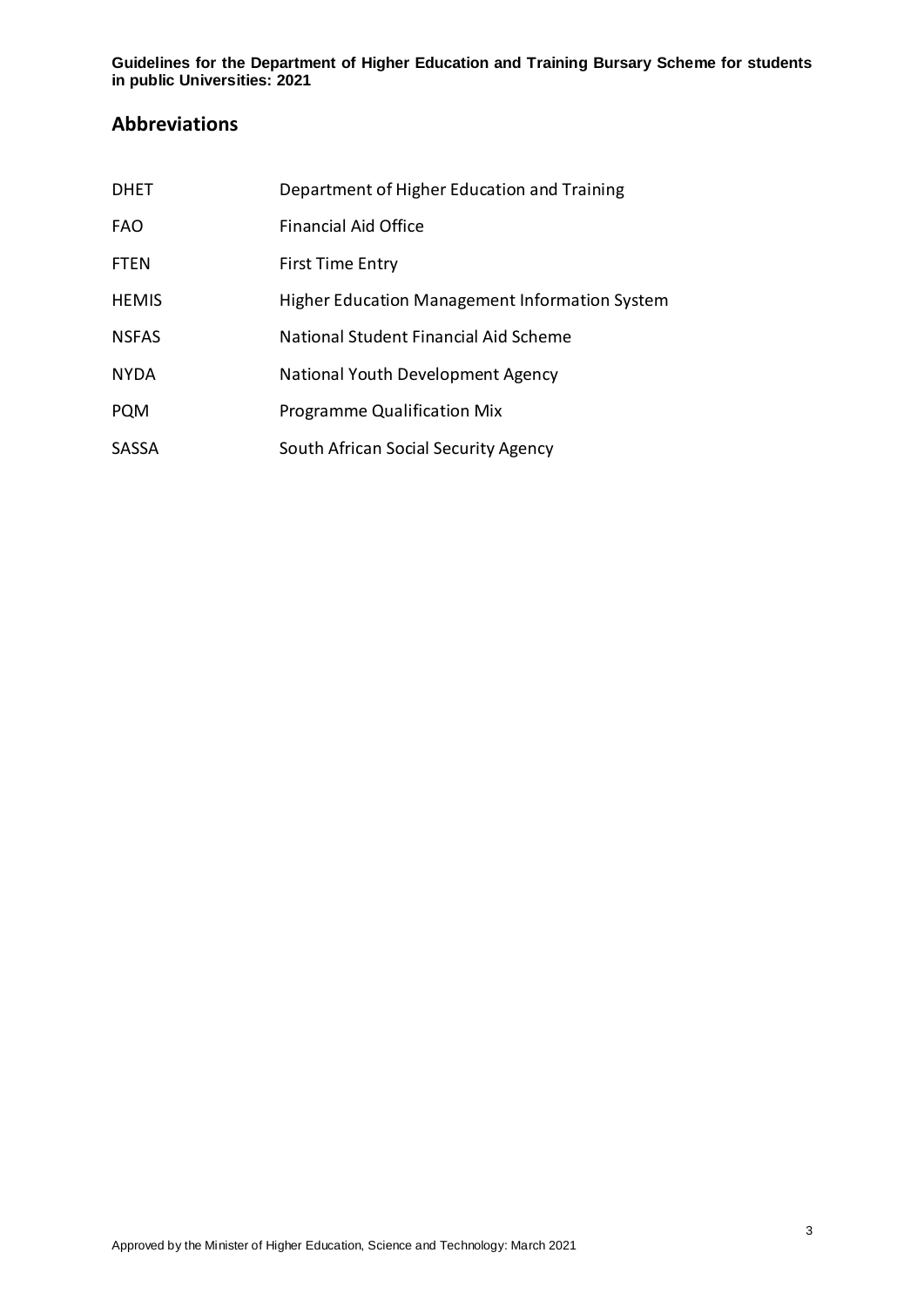## <span id="page-3-0"></span>**Glossary of Terms**

#### **Approved funded university programmes**

Approved funded programmes at public universities are undergraduate whole qualifications. A funded undergraduate programme is one that has been accredited by the Council on Higher Education, approved by the Department for inclusion into the university's Programme Qualifications Mix, and may be offered by the university, provided that it is registered on the National Qualifications Framework by the South African Qualifications Authority.

**Bursary**: financial support awarded to a student in need that does not need to be repaid, but has other conditions attached.

**Combined gross family income:** The combined income of the parents of the applicant before taxes (or spouses or legal guardians, whichever is applicable) and the applicant themselves. It includes every form of income, both from the formal and informal sector (e.g., salaries, wages, and retirement income, rental income, near cash government transfers like food stamps, grants, business incomes and investment gains).

**DHET Bursary Scheme:** financial aid programme that provides fully-subsidised funding for students from poor and working-class backgrounds at public universities.

**First-time entry (FTEN) students:** A financially eligible applicant who is registered for the first time on an approved course of study at an approved institution and has not previously studied at that institutional type.

**Full cost of study** means the total cost of study for a student arising from registration fees, tuition fees, accommodation, and other permitted allowances related to formal teaching and learning activities, as determined by the criteria contained in these Guidelines and subject to limitations.

**Funding cap:** the maximum award size for an annual award to continuing university students who had entered the system prior to 2018 which is determined and set annually by NSFAS.

**Grant:** Financial support awarded to a student that is subject to the funding cap that does not need to be repaid and has no service conditions attached. Grants are awarded to students on the N+2 criteria and to those registered in public universities prior to 2018.

**NSFAS Bursary Agreement** (NBA): written agreement between the student and NSFAS detailing the terms and conditions of the bursary.

**Returning students:** A senior student who is not currently funded by NSFAS or who has taken a gap year and needs to re-apply for funding.

**Continuing students:** A student who was funded by NSFAS and registered at a public university in the immediate prior academic term and who is a currently registered, contracted student who is returning to an approved institution for an approved course of study.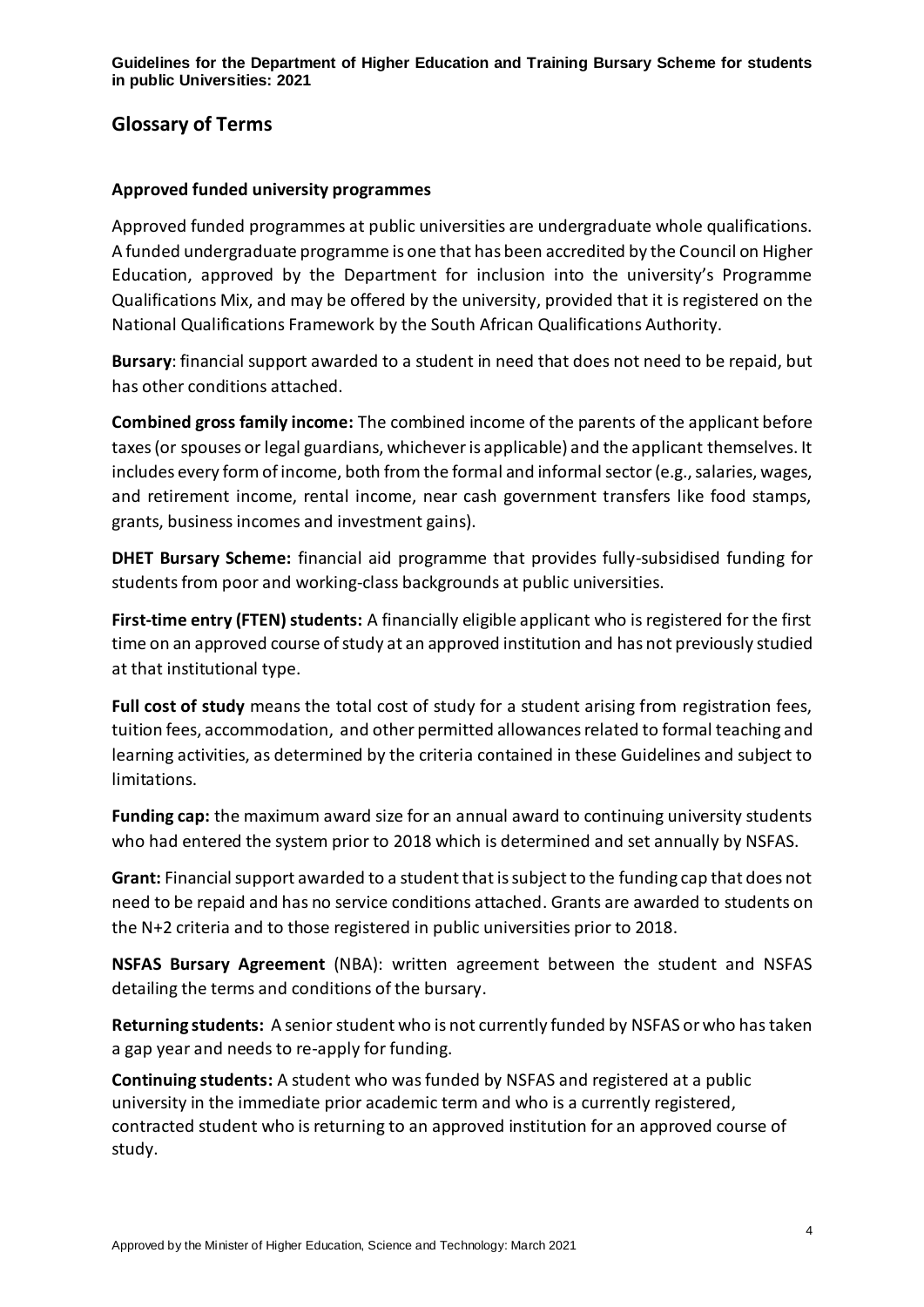**N+ Rule (N+1/ N+2):** N is the minimum qualification completion time (also known as regulation time) specified by the university for a programme of study funded by NSFAS. Most academic programmes in contact universities are either N=3 or N=4.

N+1 applies to FTEN students first registered after December 2017, whilst N+2 applies to students who first registered before January 2018. If a student has transferred from any other public university, regardless of whether they were funded at that university, the number of years already registered for the qualification must be counted as part of the N.

**Permanent Resident:** An individual who is in possession of a valid Permanent Residency Permit issued by the Department of Home Affairs in South Africa.

**Senior student:** A student supported by NSFAS that has been registered at an approved institution in a previous academic year, whether they have received NSFAS funding previously or not.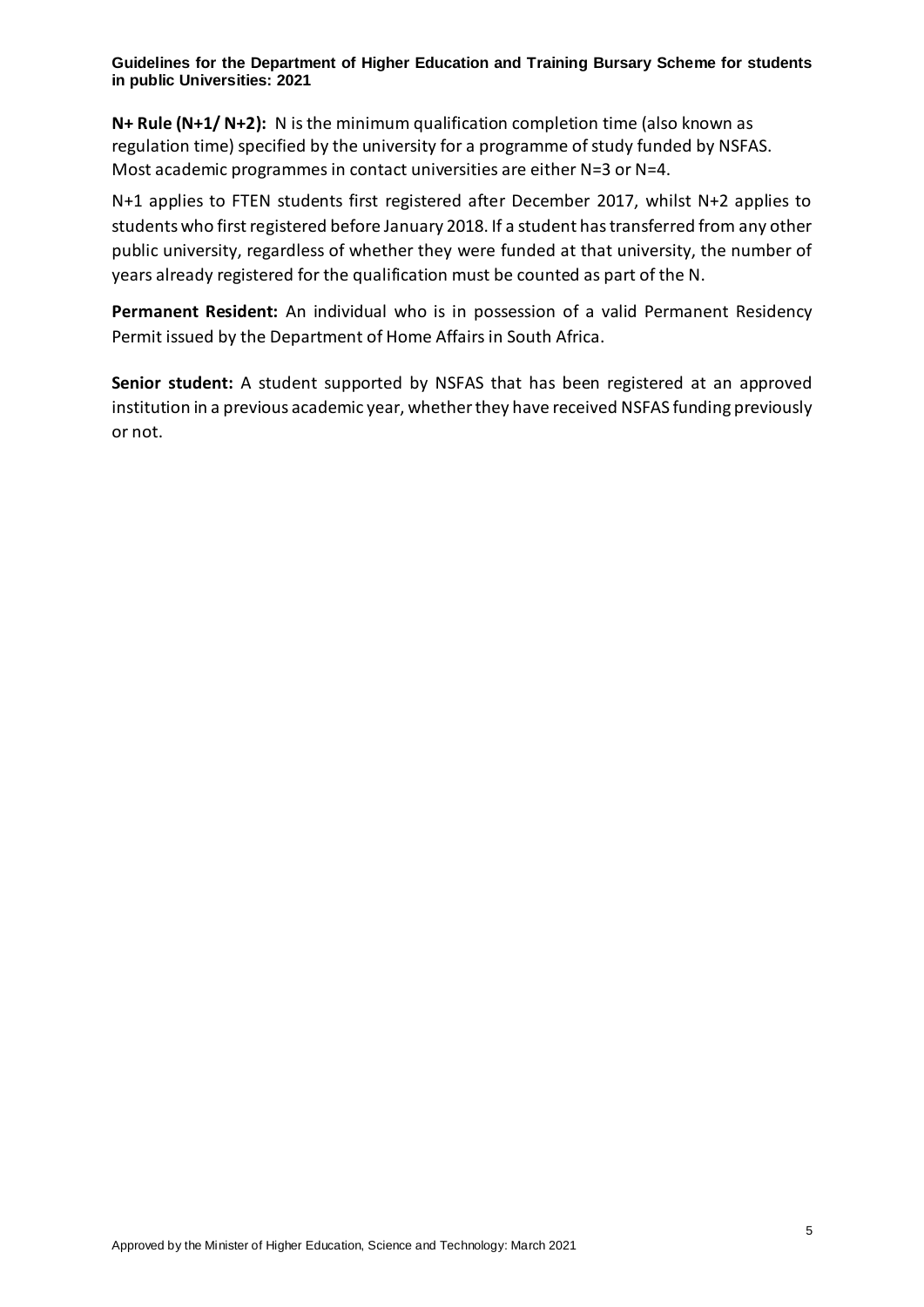## <span id="page-5-0"></span>**1. Introduction**

- 1.1 Following an announcement by the President in December 2017, and confirmed through budget allocations from National Treasury in February 2018, the Department of Higher Education and Training (DHET) introduced the new DHET Bursary Scheme for 2018, providing fully-subsidised funding for poor and working class students at public universities. The Bursary Scheme has been implemented by the National Student Financial Aid Scheme (NSFAS) from the 2018 academic year onwards.
- 1.2 The new Bursary Scheme gives effect to Government's vision to ensure that all academically-deserving students from poor and working class backgrounds, who are admitted to study at public universities, are provided with financial support to obtain their first undergraduate qualification. The bursary scheme supports the goals of the National Development Plan (2012) and the White Paper on Post-School Education and Training (2013), to expand access to higher education for deserving students through financial support from Government, and to support greater student success and throughput.
- 1.3 The broad parameters of these Guidelines were initially outlined in the Frequently Asked Questions (FAQs) document produced in January 2018. The FAQs was an interim measure designed to inform key high-level decisions on the implementation of the Bursary Scheme at universities in the 2018 academic year. The first issue of the Guidelines was produced for implementation in the 2019 academic year.
- 1.4 These Guidelines provide the implementation parameters for university student bursaries for the 2021 academic year. The Guidelines are based on the principles that student funding policy must be *fair, rational, affordable and implementable*. This means that the policy decisions are made to ensure that students are provided with the best possible support to succeed, taking into account the different circumstances of different institutions, and that the funding must be affordable within the parameters of the funding provided by government with a focus on the need for sustainability of the scheme for the future. The guidelines also take into account the need to ensure that the bursary scheme is implementable across the university system, including at NSFAS and institutions.

## <span id="page-5-1"></span>**2. Purpose of the DHET Bursary Scheme Guidelines**

- 2.1 These Guidelines provide the framework for the implementation of the DHET Bursary Scheme in universities for 2021 and outline the roles and responsibilities of all implementing partners and bursary recipients.
- 2.2 The Guidelines outline the scope and detail of the Bursary Scheme and the processes necessary to give effect to the student funding provided through NSFAS to deserving students in university education.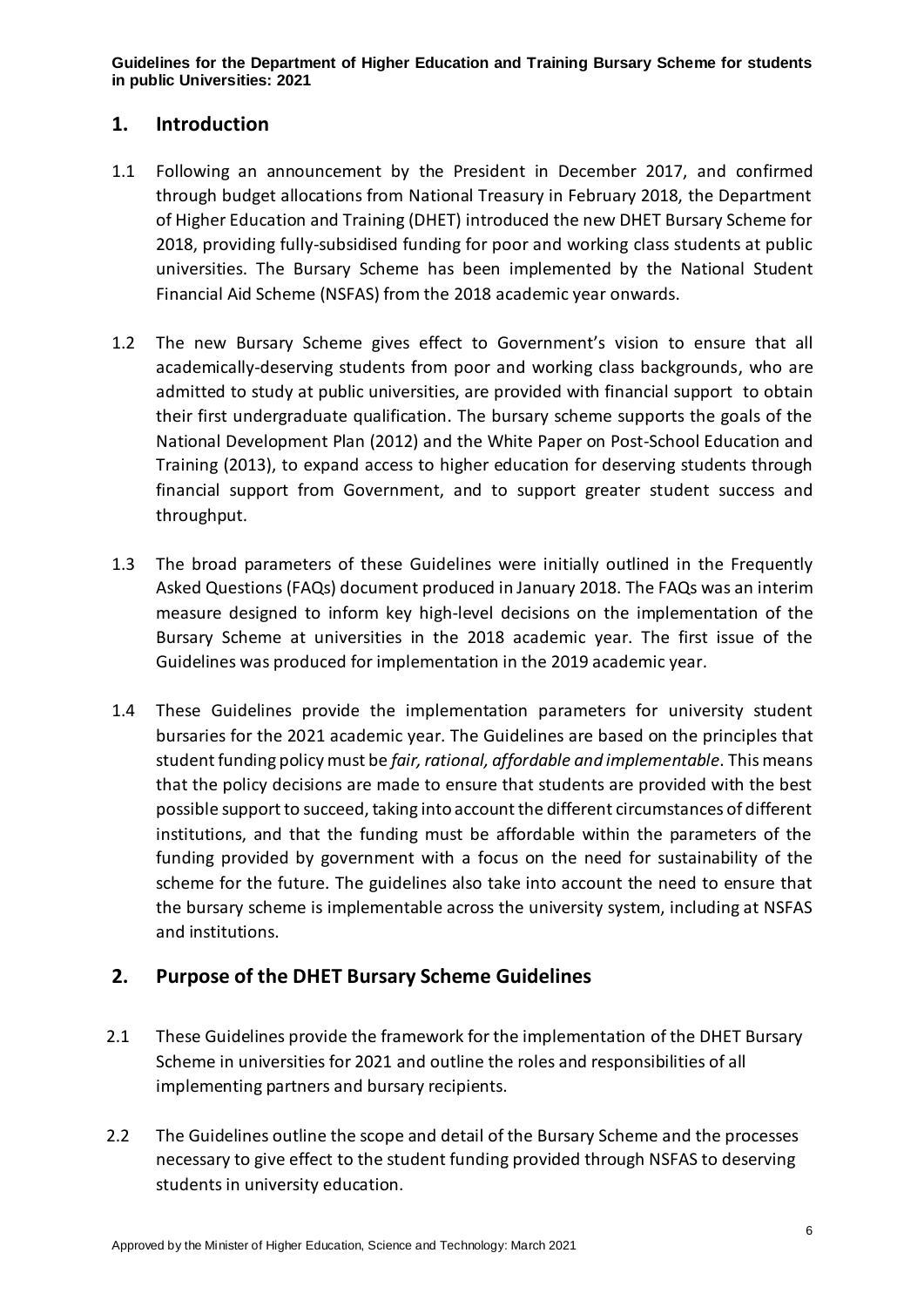- 2.3 The Guidelines outline the high-level rules applicable to the bursary programme.
- 2.4 The Guidelines will be updated annually.

## <span id="page-6-0"></span>**3. Scope and Applicability of the Guidelines**

- 3.1 The Guidelines are applicable to Bursary recipients as well as all implementing partners involved in the Bursary Scheme (including the DHET, NSFAS, and public universities).
- 3.2 All recipients of the Bursary, including implementing institutions, are subjected to the Guidelines and must abide by the rules outlined in this document.
- 3.3 The Guidelines will lay the basis for formal agreements between institutions and NSFAS, and between NSFAS and student recipients. All other rules and guideline documents put in place by NSFAS, DHET and/or institutions will be subject to these Guidelines.

## <span id="page-6-1"></span>**4. Policy and Legislative Context**

- 4.1 The Guidelines are subject to the following legislation:
	- Constitution of the Republic of South Africa (1996).
	- Higher Education Act, 1997 (Act 101 of 1997 as amended).
	- National Student Financial Aid Scheme Act, 1999 (as amended).
	- The Public Management Finance Act 1 of 1999.
- 4.2 The Guidelines are linked to the implementation of the following policy documents:
	- The National Development Plan (2012).
	- The White Paper for Post-School Education and Training (2013).

## <span id="page-6-2"></span>**5. Qualifying Criteria for the DHET Bursary Scheme:**

- 5.1 Recipients of the DHET Bursary Scheme must be South African citizens or permanent residents and must have a valid South African National ID number.
- 5.2 Recipients must have applied for, and been admitted into, a public higher education institution (university) to be eligible for funding.
- 5.3 Recipients must meet the financial qualification criteria for NSFAS. That is, they must have a combined gross family income of up to R350 000 per annum if they entered higher education in 2018, or a combined household income of R122,000 if they entered prior to 2018, as assessed and verified by NSFAS.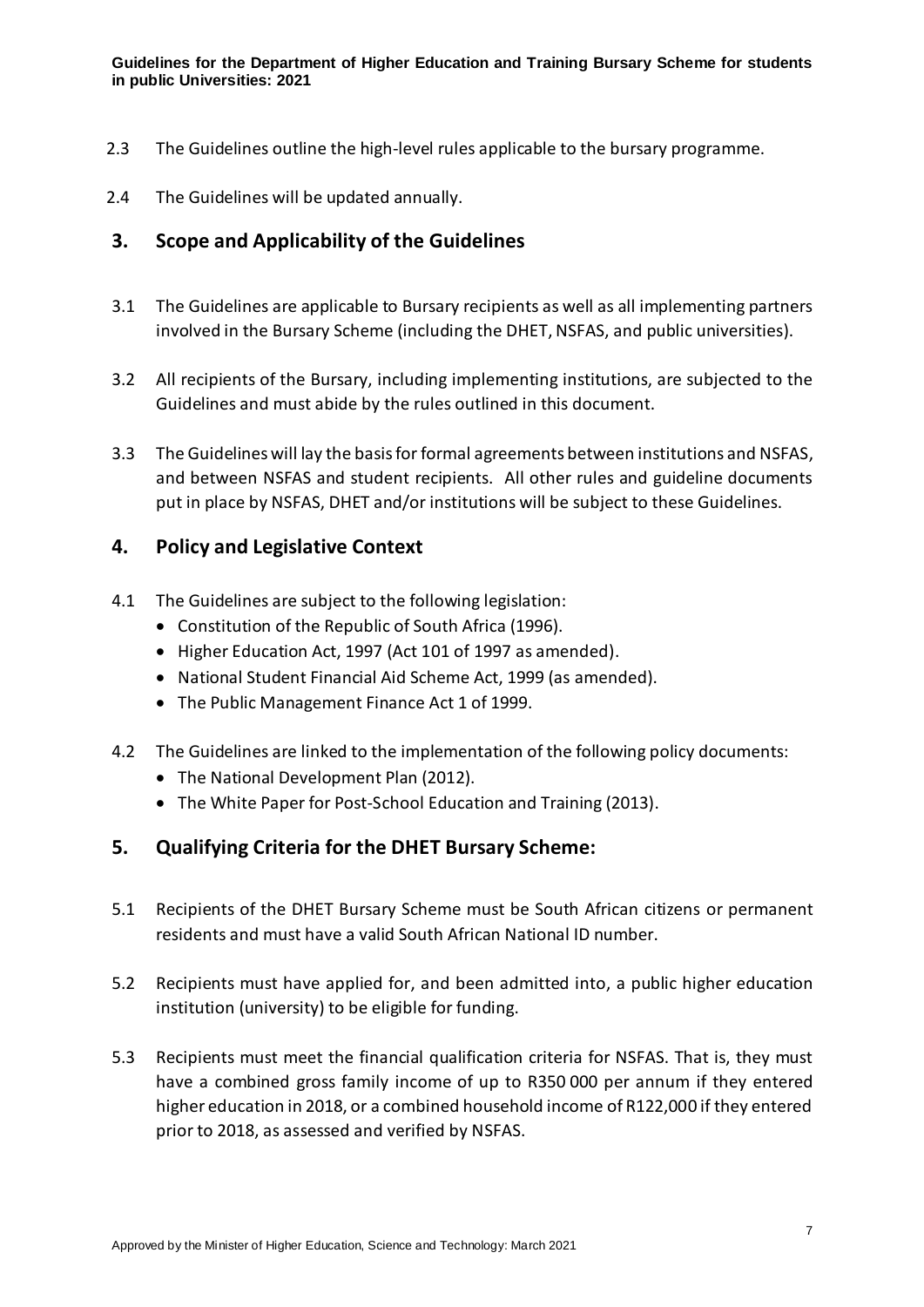- 5.4 Students must be formally registered to study for an approved funded programme at a public university **and** meet the financial eligibility and academic eligibility criteria, before a bursary award will be confirmed
- 5.5 Any student who is a South African Social Security Agency (SASSA) recipient automatically meets the financial qualification criteria and will be eligible for a bursary award provided that they are registered at a public higher education institution (university) and meet the academic eligibility criteria.
- 5.6 The financial need of the student will be assessed at the point of first application, and continuing students will not need to re-apply annually.
- 5.7 NSFAS may re-asses the financial eligibility of any students at any point whilst funded by NSFAS and reserves the right to withdraw funding if the student no longer meets the financial eligibility criteria.
- 5.8 A student can only be funded for one qualification at one institution at any one time.
- 5.9 Students only receive funding once they have met all the criteria.
- 5.10 Once a student submits an application for funding to NSFAS, the student also accepts the terms and conditions of the NSFAS Bursary Agreement (NBA), which indicates that they accept the obligations and responsibilities of the Bursary programme.
- 5.11 The threshold of R350 000 family income per annum only applies to those who were first-time entry (FTEN) students in 2018 and will also apply to those who will be FTENs in 2019 and going forward.
- 5.12 University students who entered their studies prior to 2018 qualify for a grant according to the previous threshold of R122 000 family income per annum. The grants for these students from 2018 onwards are subject to a funding cap, as determined by NSFAS annually.
- 5.13 Students who have already studied at a university or obtained a prior university qualification do not qualify as FTEN students even if they are entering the first year of a new programme. Students starting a university qualification for the first time, but who have already achieved a TVET qualification may qualify as a university FTEN student.
- 5.14 A university student is eligible for funding for only **one** undergraduate qualification. There is one exception which is those students who have obtained a Higher Certificate and go on to a Diploma or Degree.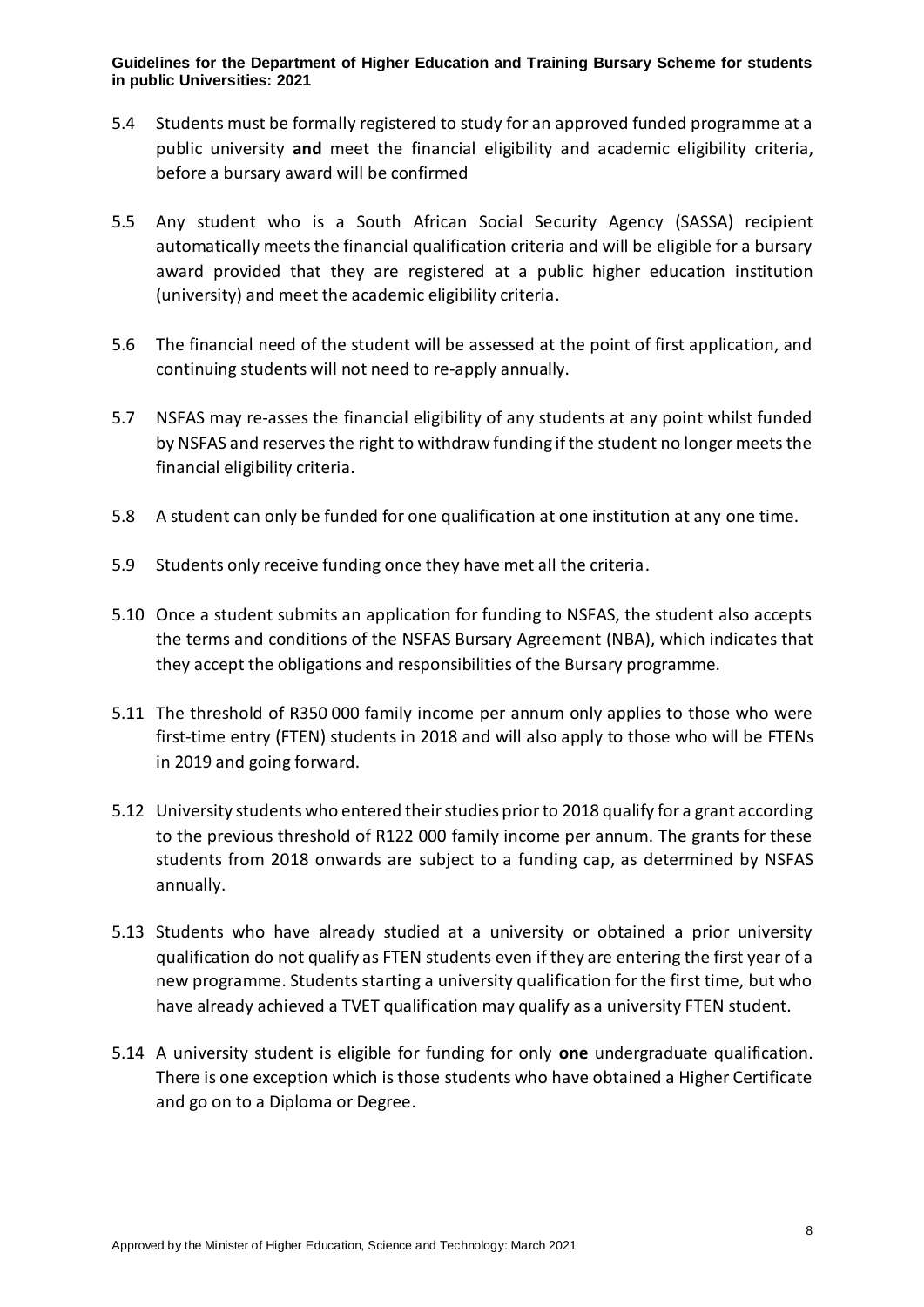- 5.15 Senior university students who apply for funding in 2021 for the first time, and N+2 students (who commenced studies in 2017 or prior to that), may qualify for a grant in terms of the pre-2018 threshold and criteria.
- 5.16 Any funding received by a senior university student prior to 2018 is subject to the conditions of the Loan Agreement already signed. However, from 2018, funding is provided to all N+2 students as a grant, subject to the maximum funding "cap" determined on an annual basis by NSFAS as well as the same terms and conditions as specified in the existing loan agreement already signed. The funding cap will be R98 700 in 2021.
- 5.17 Students with disabilities are subject to different criteria as set out in the NSFAS Disability Policy **(Annexure A)**.
- 5.17.1 General conditions Students with disabilities
	- i. Primary disability must be an impairment that is long term (<12 months), recurring and substantially limiting.
	- ii. Student who qualify fall within the maximum threshold of up to R600 000 of combined gross family income per annum.
	- iii. N+3 Rule a minimum required time to complete a qualification + additional allowable period to complete qualification without losing funding.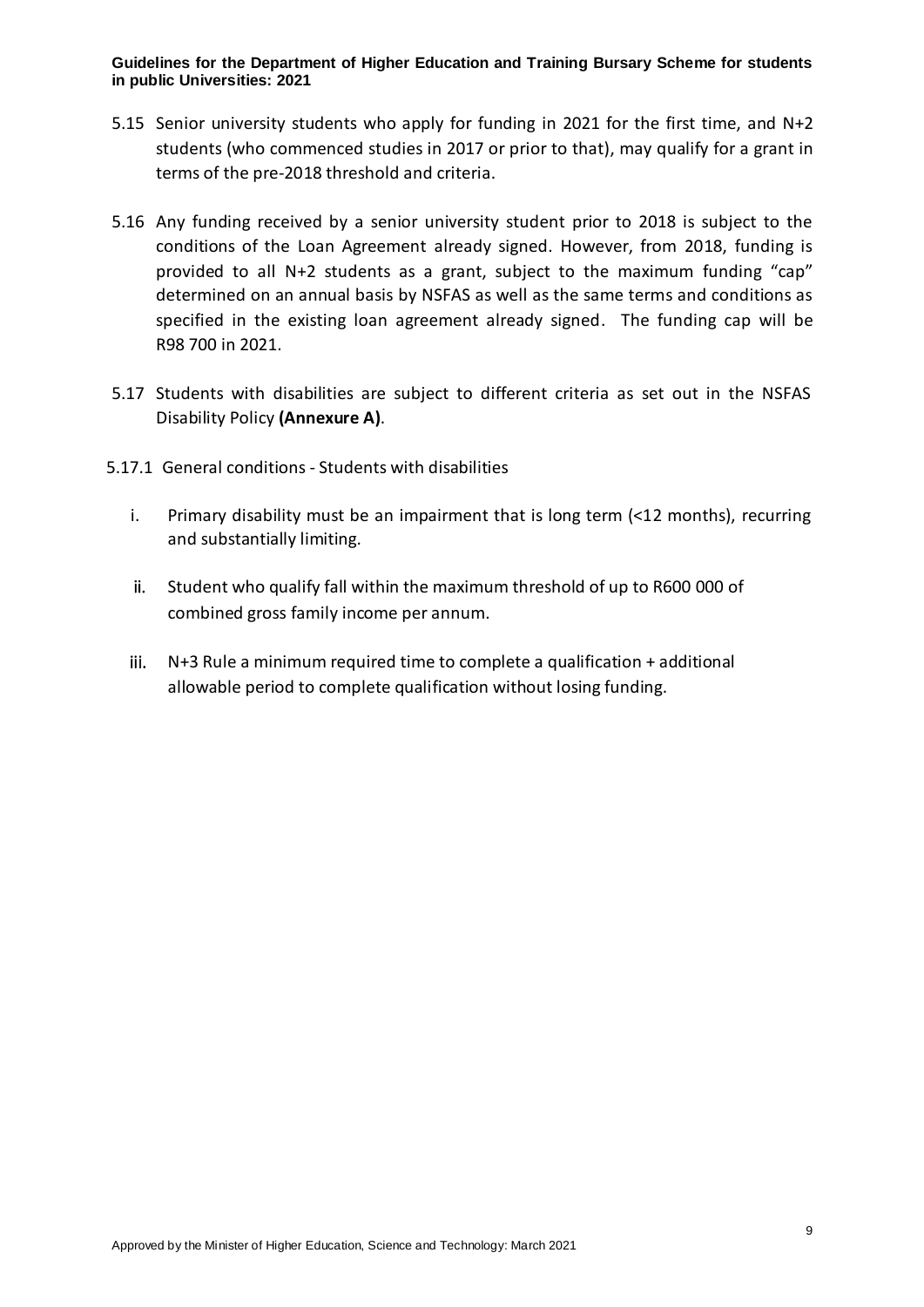## <span id="page-9-0"></span>**6. Scope of the DHET Bursary for university students**

#### 6.1 **Approved funded programmes for university students**

- 6.1.1 Approved funded programmes at universities are all undergraduate whole qualifications, i.e. degree, diploma or higher certificate programmes, offered by a public university.
- 6.1.2 Additional courses that are not core requirements of a whole qualification are not funded. Occasional programmes are not funded.
- 6.1.3 Postgraduate qualifications, including post graduate certificates, postgraduate diplomas, honours degrees, masters and PhD degrees are not funded, except in the case of continuing academically eligible students from 2020 completing their qualifications.

#### 6.2 **Tuition fees**

- 6.2.1 The tuition fee is the agreed institutional tuition fee for the actual programme of study for each student. NSFAS will only pay tuition fees in line with the agreed sector increase on the tuition fee for 2021.
- 6.2.2 The registration fee or first upfront payment must be included in the tuition fee. This should reflect as one fee rather than as separate items, regardless of how institutions manage their payment processes. University students qualifying for NSFAS funding are not required to pay the initial registration fee.

#### 6.3 **Allowances for contact and distance university students**

6.3.1 Table 1 provides an indication of which allowances are applicable to different categories of accommodation for contact students.

| <b>Accommodation Type</b>   |                       |                  |                      |                  |  |  |
|-----------------------------|-----------------------|------------------|----------------------|------------------|--|--|
|                             | <b>Allowance type</b> |                  |                      |                  |  |  |
|                             | Learning              | Living           | <b>Accommodation</b> | <b>Transport</b> |  |  |
|                             | <b>Materials</b>      | <b>Allowance</b> |                      |                  |  |  |
| University managed catering | x                     | $X^1$            | $X^2$                |                  |  |  |
| University managed self-    | x                     | χ                | $X^3$                |                  |  |  |
| catering                    |                       |                  |                      |                  |  |  |
| Living off campus in family | X                     | χ                |                      | x                |  |  |
| or non-accredited           |                       |                  |                      |                  |  |  |
| accommodation (own          |                       |                  |                      |                  |  |  |
| arrangements)               |                       |                  |                      |                  |  |  |
| Private off campus          | x                     | X                | X (with lease        |                  |  |  |
| accredited accommodation    |                       |                  | agreement)           |                  |  |  |

 $1$  Meal allowance paid directly to institution and incidental allowance to student

-

<sup>2</sup> Paid directly to institution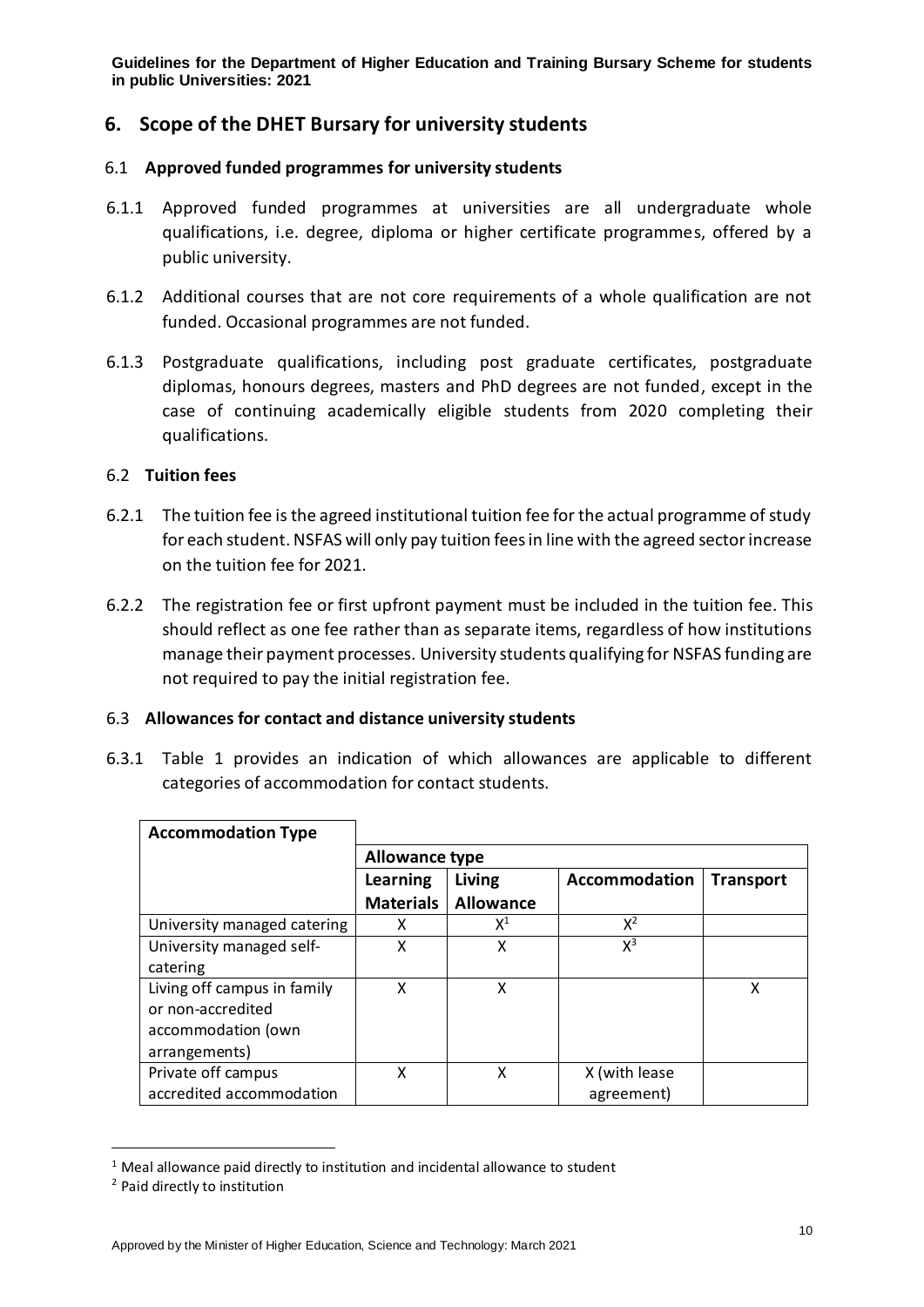6.3.2 **Distance university students** qualify for learning materials allowances only. However, distance students studying an equivalent full-time course load of a contact student also qualify for the incidental allowance. This requires a student to be registered for a minimum of ten courses in one academic year.

## 6.4 **Living allowance for contact university students in residences or accredited private accommodation.**

- 6.4.1 This applies to contact university students in university owned or managed residences or accredited private residences.
- 6.4.2 A living allowance will be provided directly to all DHET bursary recipients at universities **not accommodated in catering residences**, to cover food and incidental expenses. In 2021, this allowance will be R15 000<sup>3</sup>. All NSFAS bursary/grant recipients at universities qualify for this allowance, subject to the funding cap for senior studentsregistered for the first time prior to 2018.
- 6.4.3 Students in **catered residences**receive an allowance forincidental expensesin addition to their catered accommodation. This amount is R2 900 in 2021.

## **6.5 Accommodation and travel allowances for contact university students**

- 6.5.1 The management of access to and allocation of accommodation and travel allowances must be managed according to the institutions' own criteria set by the financial aid committee.
- 6.5.2 Students living in university accommodation qualify for the actual costs of the accommodation charged by the institution.
- 6.5.3 Students living in university-managed off campus accommodation also receive the actual costs of accommodation, limited to the maximum cost of equivalent university owned on-campus accommodation at a particular institution. It is assumed that transport costs are included in the costs of this accommodation.
- 6.5.4 In general, qualifying students whose home address is close to a university campus, or those who choose to make their own accommodation arrangements, would not be considered for an award for an accommodation allowance. These students qualify for a travel allowance determined by the institution, up to a maximum of R7 500 in 2021 as well as the living allowance of R15 000.

-

<sup>&</sup>lt;sup>3</sup> Any university that is providing DHET bursary students (R350k-qualifying cohorts) with amounts above this threshold must take responsibility for providing students with the additional support. They should phase out the higher than approved amounts to reach the standards set for the system if not already done.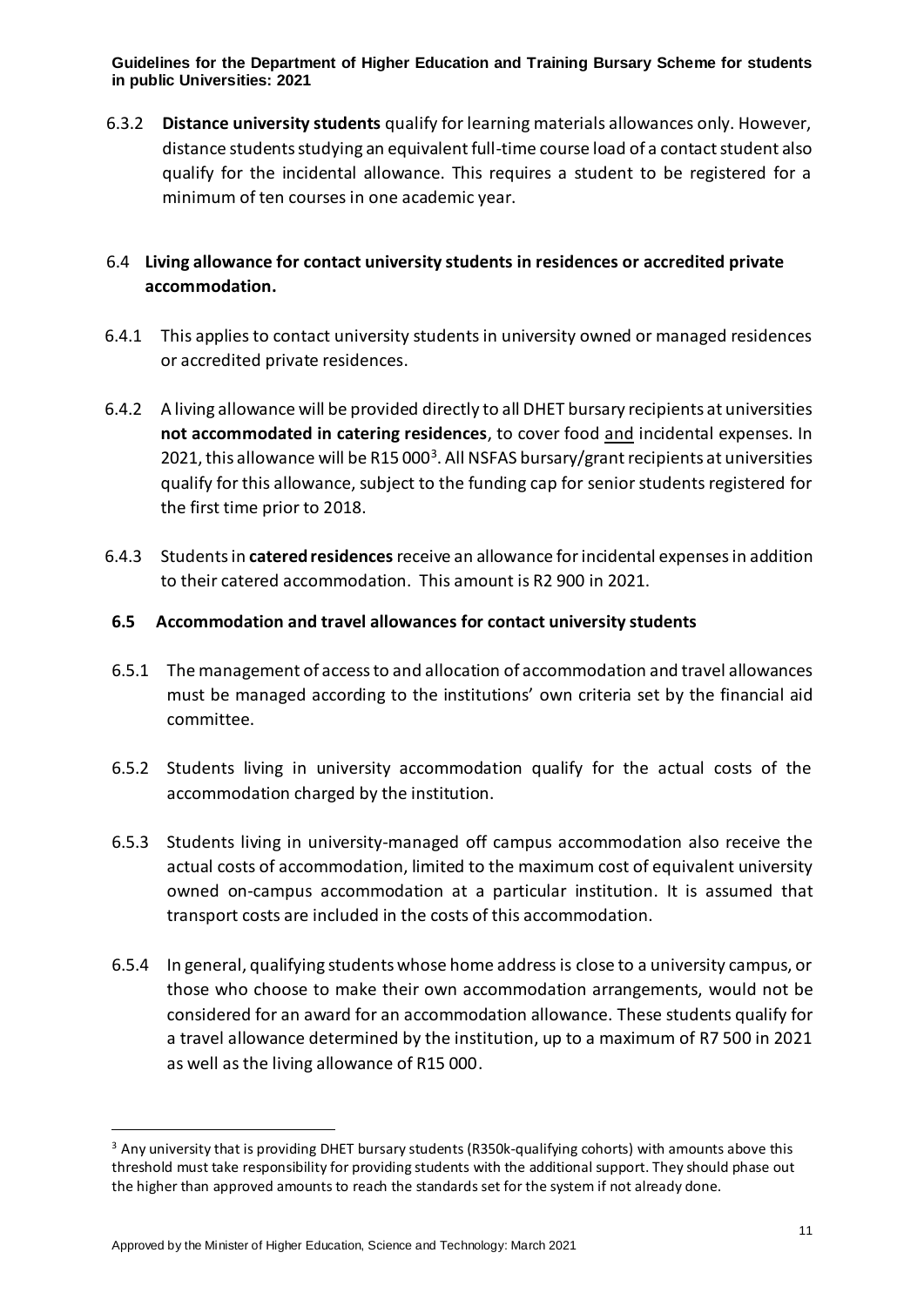- 6.5.5 University students living in private leased accommodation can qualify for an accommodation allowance if they are accommodated in university accredited accommodation. As with 2020, the maximum allowance for external accommodation is capped at the cost of internal university accommodation costs for an equivalent accommodation type. Proof of a lease agreement must be provided for a student to qualify. This must be retained for audit purposes.
- 6.5.6 Wherever possible, universities should accredit private providers of student accommodation and should monitor the quality of accommodation provision to students living off campus.
- 6.5.7 For 2021, universities may permit students to access the accommodation allowance for private single-use accommodation based on the provisions of a formal lease agreement, provided that they have put in place an additional layer of verification, which requires all providers, including single-use providers to be subject to a system of formal registration and verification. Institutions must develop a system that is implementable within the framework of the Guidelines, which recognises the need for improved checks and balances for private lease agreements, that is in line with university policies.
- 6.5.8 NSFAS students are subject to the student residence and accommodation policies of the university at which they are registered to study. $4$
- 6.5.9 Institutions must submit the correct accommodation costs for each student.
- 6.5.10 Where a student has changed accommodation, institutions must inform NSFAS immediately so that the disbursements can be adjusted.
- 6.5.11 Where an institution has claimed incorrectly for accommodation which results in an over payment by NSFAS, the credit must be paid to NSFAS.
- 6.5.12 Where an institution has claimed for an incorrect allowance type which resulted in an under payment by NSFAS the change in allowance type must be approved by NSFAS prior to such a claim being submitted.
- 6.5.13 Where an institution has claimed incorrectly for university owned or university leased accommodation, or university accredited accommodation, but the student has shifted to private accommodation during the academic year, the allowances to students will be paid in terms of the relevant university policy on accommodation.

-

<sup>4</sup> Where possible, institutions should ensure that NSFAS-funded first-year students are accommodated in university owned and managed accommodation.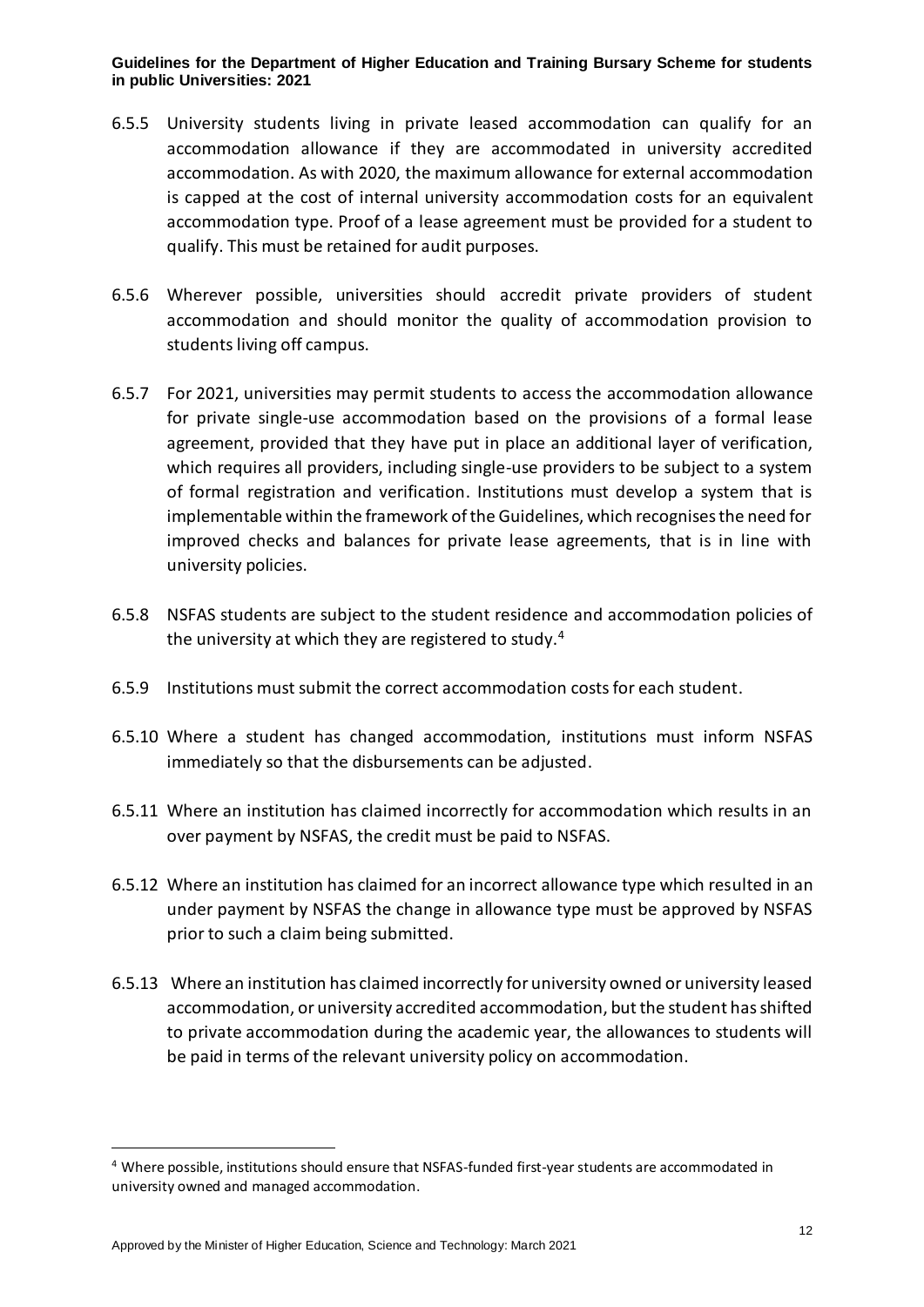6.5.14 An institution can only claim one type of accommodation allowance for each student at any one point in time.

#### **6.6 Learning material allowance for university students**

- 6.6.1 Provision has been made for NSFAS students to utilise the learning material allowances for the purchase of a digital learning device (laptop or tablet). Universities may mandate students to utilise part or all of the allowances for the purchase of devices against the 2021 and future NSFAS learning material allowances.
- 6.6.2 All university students qualify for a learning material allowance, which is set at a maximum amount of R5 200 for students who are supported under the new DHET Bursary Scheme for the 2021 academic year.
- 6.6.3 The learning material allowance may be used for the purchase of academic books and materials and/or a learning device. Only one allowance is provided per student per academic year. Allowances for students in distance education programmes are calculated based on the number of courses registered up to a maximum of R5 200.
- 6.6.4 Students receive a set learning material allowance for each year of study. Any costs relating to insurance, maintenance and/or repairs of computer equipment purchased, must be covered by the student.

## **6.7 Determination of bursary award amounts**

- 6.7.1 Allowances may be subject to annual increases, subject to funding availability.
- 6.7.2 Accommodation and tuition fee increases will be in line with agreed institutional increases, unless otherwise indicated<sup>5</sup>.
- 6.7.3 For private accommodation, annual increases will be capped at the amounts for internal university owned/managed accommodation<sup>6</sup>.

1

<sup>&</sup>lt;sup>5</sup> Any institution that implements increases above the sector wide agreements must discount the fees for all NSFAS qualifying students (on the DHET Bursary or Grant). These students will be required to pay only the agreed upon increases.

<sup>&</sup>lt;sup>6</sup> Institutions are urged to ensure that accreditation agreements with private providers reflect reasonable market-related costs as accommodation costs that are heavily inflated will not be supported by NSFAS.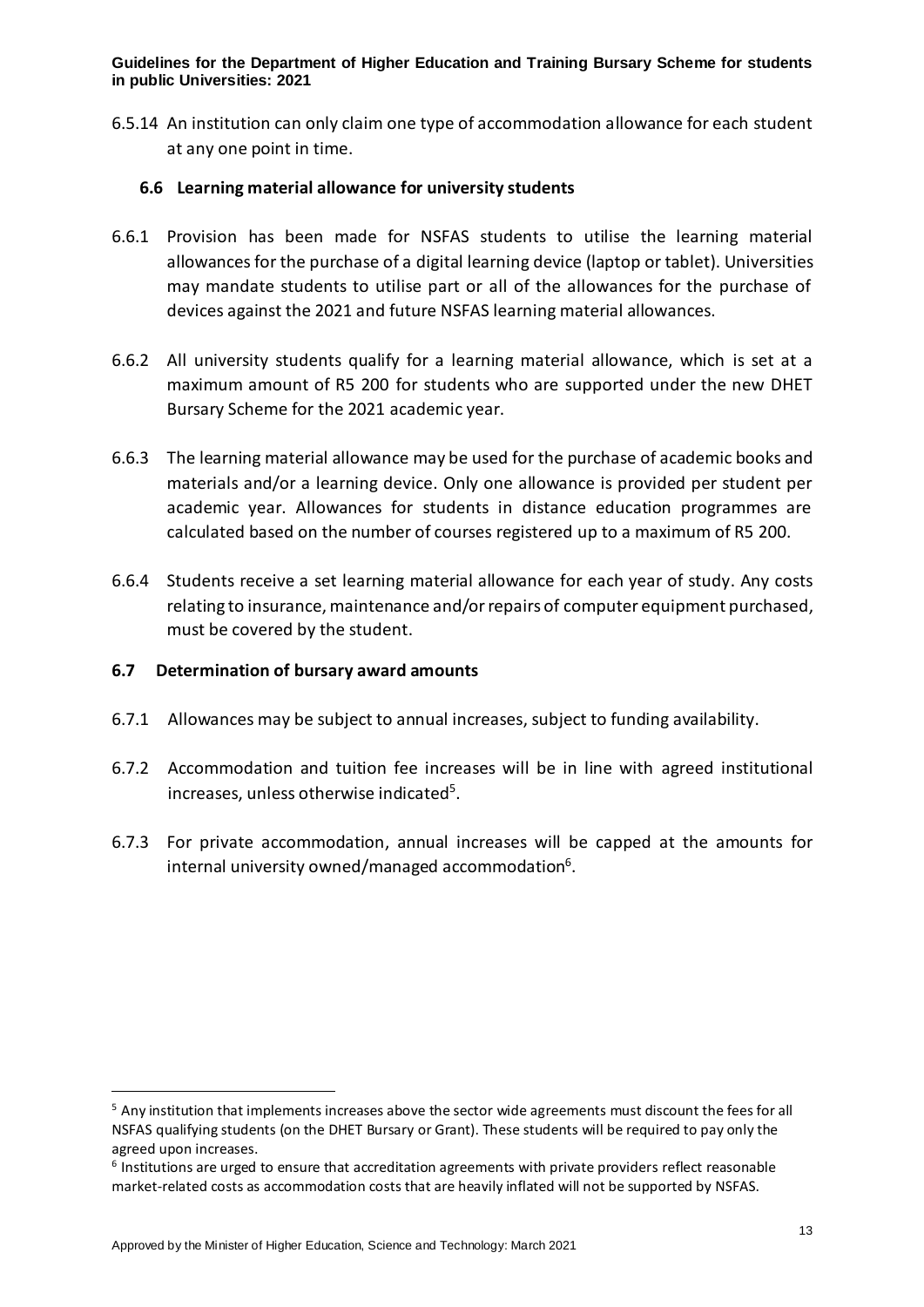## <span id="page-13-0"></span>**7 Bursary conditions and obligations for recipients**

#### **7.1 General conditions**

- 7.1.1 Students on a full DHET bursary may not receive another full cost of study bursary from another source at the same time.
- 7.1.2 If a student receives a partial bursary from another source, a NSFAS bursary may be awarded, but the allocations must be reduced accordingly, so that the student is supported fully for their studies. This does not apply to occasional support for additional items not supported as part of the NSFAS bursary, or other forms of in-kind support. NSFAS may not pay for amounts already covered by another funder. Universities are obliged to report this information to NSFAS and to reduce the fee account accordingly.
- 7.1.3 It is the student's responsibility to inform NSFAS about any other funding that they may have been awarded. Failure to do so will be regarded as fraud and will result in the termination of the bursary and return of any funding fraudulently received. Any exceptions will be dealt with on an appeal basis through the Financial Aid Office of an institution.
- 7.1.4 Students can only be funded for one qualification at one institution at any one time. Where a student is required to complete aspects of their programme at another institution, inter-institutional agreements must be in place to ensure that NSFAS payments are only made for one student to a single institution.
- 7.1.5 Continuing NSFAS bursary recipients do not need to re-apply. NSFAS will process their bursary application for the following academic year, based on academic eligibility information received from their institution. However, NSFAS reserves the right to review the financial eligibility of students at any time and cease funding where the student no longer meets the financial eligibility criteria.
- 7.1.6 Bursary funding for university students is limited to the minimum period of study for the qualification they are registered for, plus one year (N+1) for the DHET bursary scheme, and plus two years (N+2) for students registered prior to 2018.
- 7.1.7 Decisions on any changes to programmes are made on an appeal basis to the Financial Aid Office of an institution.
- 7.1.8 Students continuing to a first undergraduate degree programme following a higher certificate qualification are eligible for funding providing that they are compliant with the N+ rule.
- 7.1.9 Students who have studied at a TVET College and who are entering a university qualification for the first time are eligible for funding support.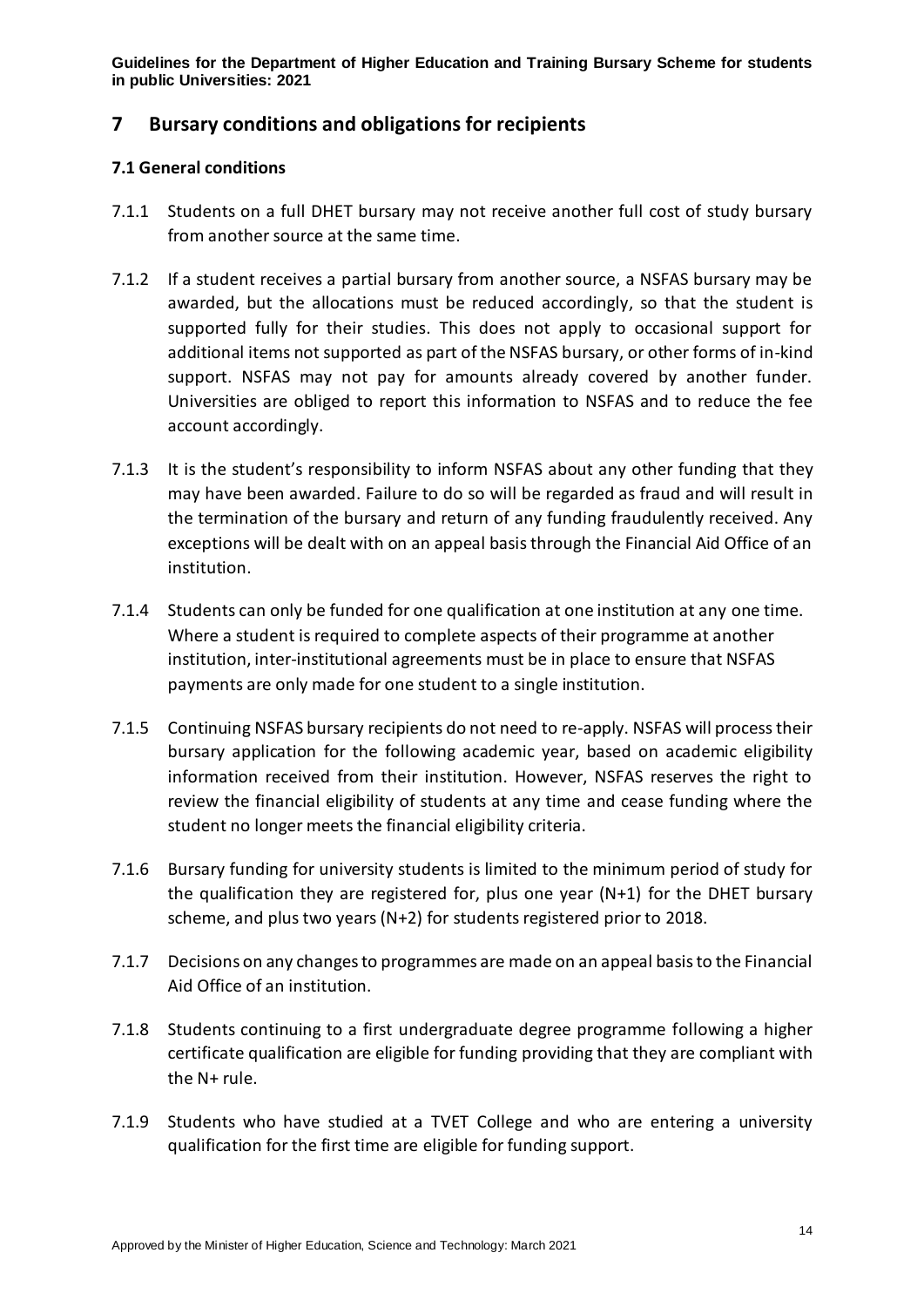#### 7.2 **Academic progression criteria for university students**

- 7.2.1 For all continuing students funded on the pre-2018 criteria, who are on NSFAS grant funding, the criteria of 50% courses passed annually within the N+2 rule will continue to apply.
- 7.2.2 The progression criteria for students on the DHET Bursary Scheme (R350 000 threshold) must be determined by institutions. Institutions will confirm with NSFAS at the start of the academic year that students have qualified for progression according to standard institutional policy and approved rules of progression for the specific programme they are studying.
- 7.2.3 The criterion of completion within N+1 years must be clearly stated to all students upfront. Students on the DHET Bursary Scheme will receive a maximum of N+1 years of funding from NSFAS. Once this funding has been exhausted, no further funding will be available to students regardless of the academic status of the student. Institutions are responsible for determining the academic progression rules for each qualification and indicating to NSFAS whether students qualify for support in the following academic year. Academic data will be audited as part of the HEMIS audit.
- 7.2.4 University students who drop out of university studies before they complete a qualification, and wish to register at a TVET College, are allowed to transfer.
- 7.2.5 A student that no longer complies with the university N+ rule may not be funded to study at a University or TVET College.
- 7.2.6 A student that no longer complies with the TVET College N+ rule may not be funded to study at a University or TVET College.
- 7.2.7 A continuing student that is defined as an N+2 student in the Higher Education Institution N+ rule must meet the 50% pass criteria in order to study at a University.
- 7.2.8 A student that has an academic term gap must re-apply for funding when they recommence their studies. It should be noted that academic term gap students will not be rolled over as continuing students.
- 7.2.9 All students must re-apply for funding as and when they move through the NSFAS funding progression pathway. In practice this means that a university student that is being funded for a qualification that is a "Certificate" Qualification NSFAS Category must reapply for funding as and when they expect to achieve the "Certificate" qualification and would like NSFAS to provide funding for their "Undergraduate" qualification.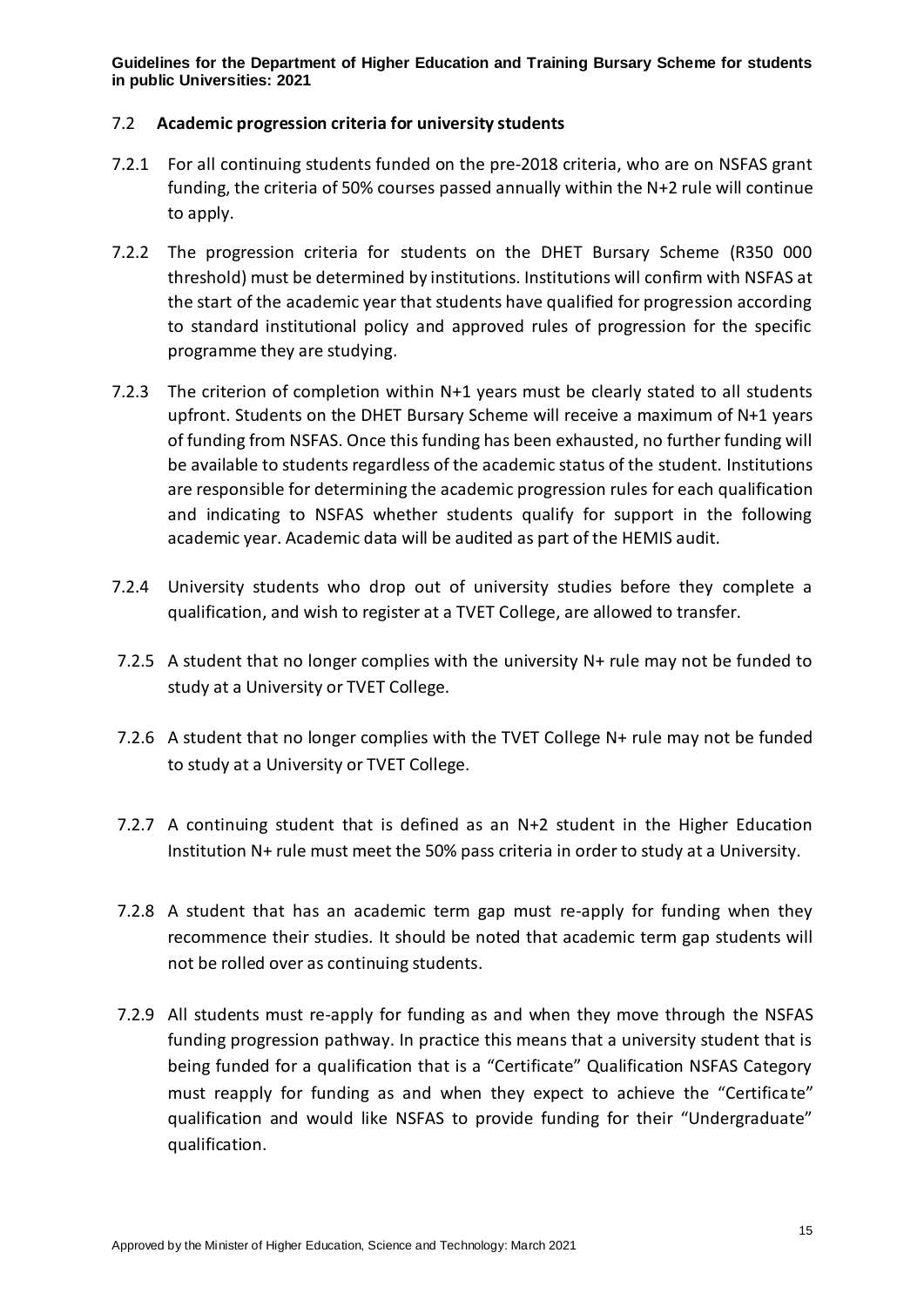7.2.10 All students must re-apply for funding when they move from a TVET College to a University institution and vice versa. Students will not be rolled over as continuing students.

#### 7.3 **Service work**

7.3.1 Service Work is recognised as an important growth opportunity for all students and as a way of paying back to the community. Students supported through NSFAS funding are encouraged to undertake some form of voluntary service work. Consideration will be given to the practicality of implementing this as a compulsory obligation linked to the bursary in the future.

#### 7.4 **Agreements**

7.4.1 On submission of an application for NSFAS funding, every student commits to abiding by the conditions and obligations of the DHET Bursary Scheme, managed by the NSFAS.

## <span id="page-15-0"></span>**8 Implementation Roles and Responsibilities**

#### **8.1 Responsibilities of DHET**

- 8.1.1 The DHET will ensure that NSFAS has access to the full programme qualification mix (PQM) for universities and the Higher Education Management Information System (HEMIS) data to enable effective decisions/confirmations of FTEN students, and of approved funded programmes.
- 8.1.2 The DHET will update the funding Guidelines on an annual basis. All policy decisions relating to the DHET Bursary Scheme must be approved by the DHET
- 8.1.3 The DHET must provide oversight on the collection of data on bursary recipients.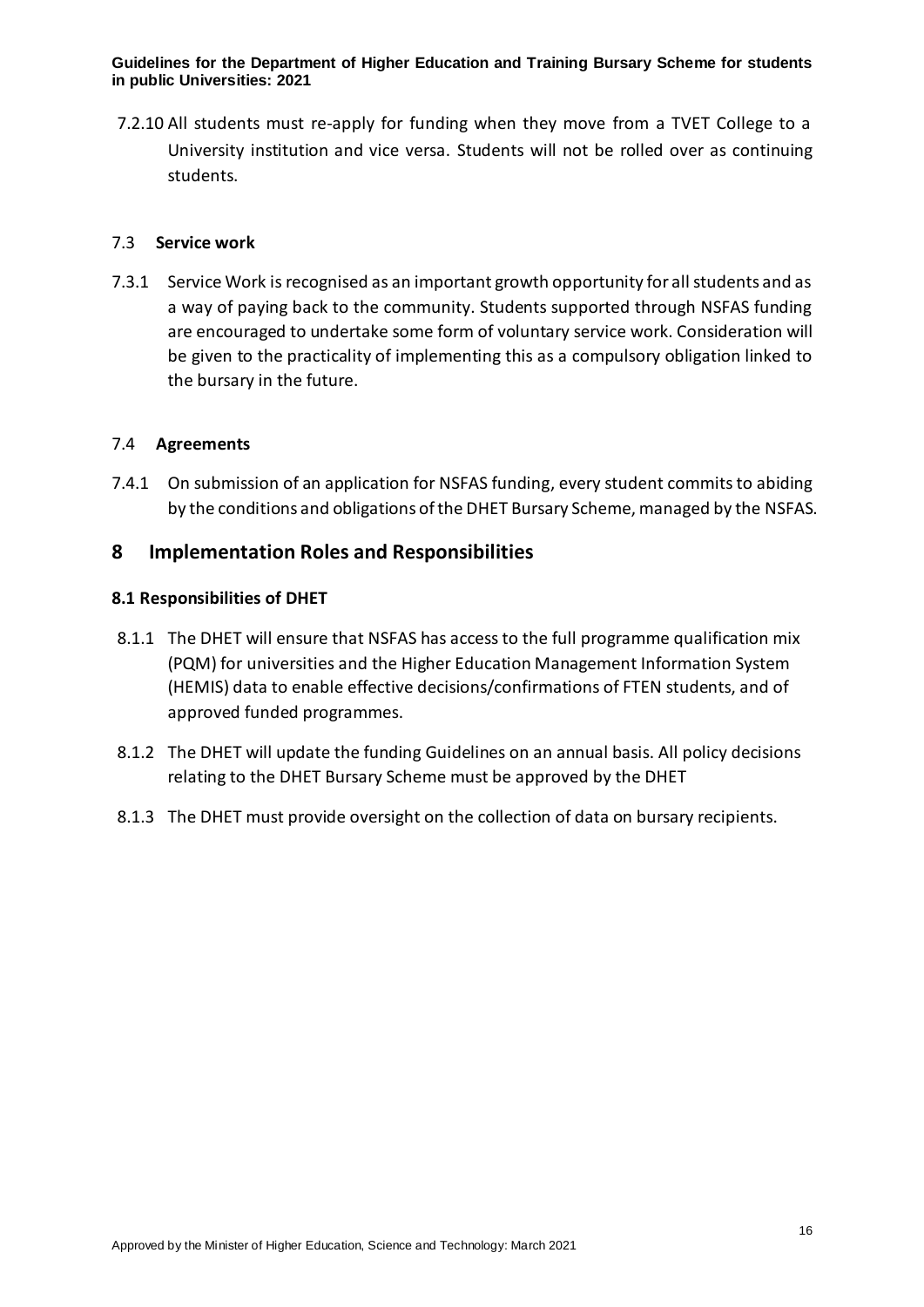#### **8.2 Responsibilities of NSFAS**

- 8.2.1 NSFAS will provide visible information on the bursary application process on their website and other avenues and keep this information updated. This includes making explicit the criteria for funded programmes and the terms and conditions contained in the NSFAS Bursary Agreement.
- 8.2.2 NSFAS will publicise the application process available to students and the deadlines for applications.
- 8.2.3 NSFAS is responsible for capturing student data accurately.
- 8.2.4 Applications will be evaluated in terms of the financial qualification criteria which will be based on the required supporting documentation and informed consent of the applicant.
- 8.2.5 NSFAS will make decisions on financial eligibility of all applicants and provide an indication of the student status in relation to new DHET bursary scheme criteria and new senior students (previous criteria).
- 8.2.6 A full dataset of financially eligible students will be kept and shared with DHET and universities as appropriate, for use during registration and for planning purposes.
- 8.2.7 Agreements between NSFAS and students will be entered into at the point of application, subject to the applicant being financially eligible and NSFAS receiving a registration record from an institution for that applicant.
- 8.2.8 NSFAS may disburse an upfront payment to universities and colleges to allow them to make initial allowance payments to students who have registered and are confirmed for funding on the DHET Bursary Scheme.
- 8.2.9 NSFAS will sign a Memorandum of Agreement with each university covering the roles and obligations of each party.
- 8.2.10 NSFAS will manage an effective and transparent appeals process.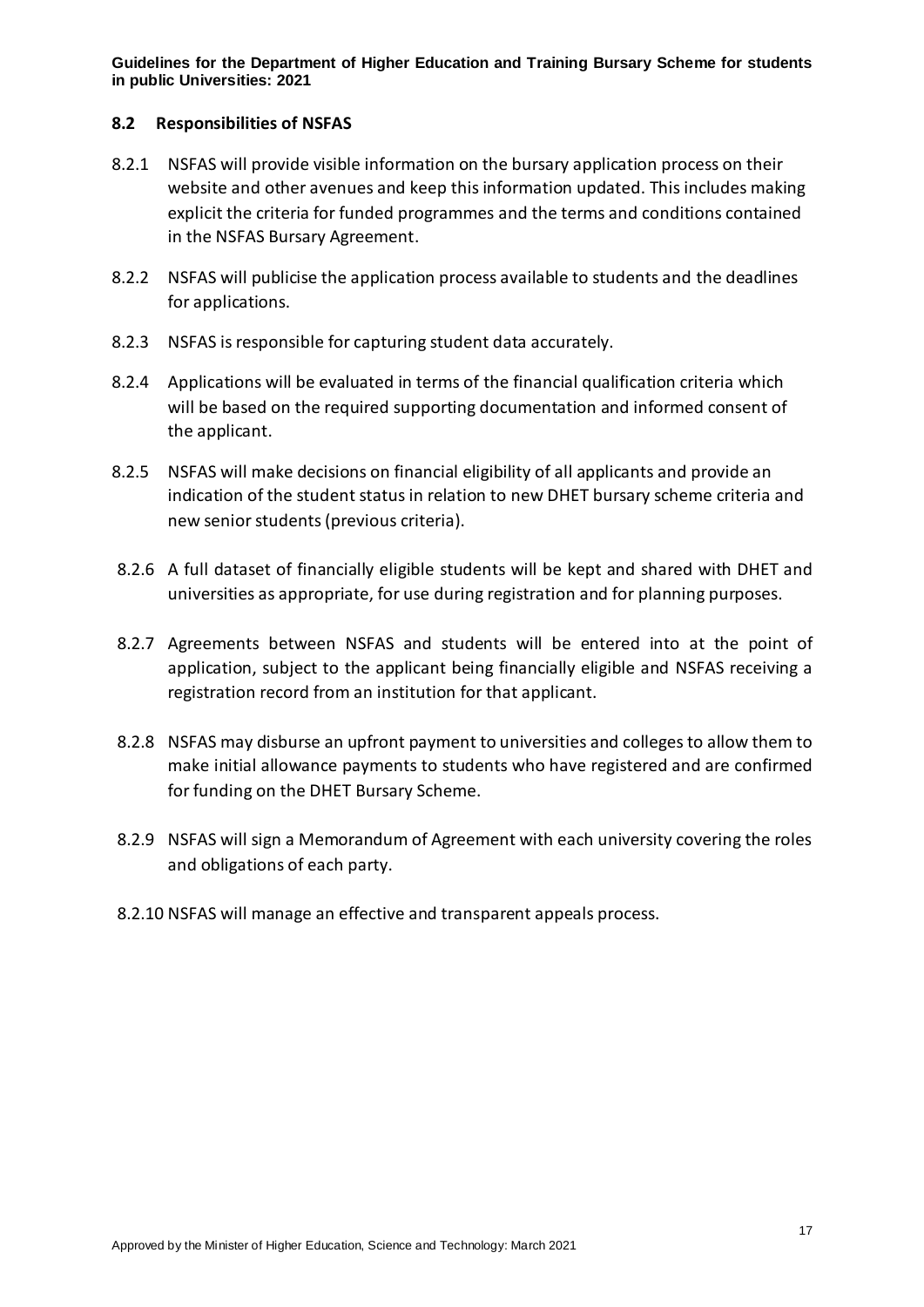#### **8.3 Responsibilities of universities**

- 8.3.1 Universities should notify NSFAS about students who exit the system for whatever reason during the academic year, as well as students who enrol in semester courses.
- 8.3.2 Universities must identify students receiving funding from more than one source and inform NSFAS so that NSFAS allocations are adjusted accordingly based on the amounts of other funding received.
- 8.3.3 Universities must make it known to students that they cannot receive funding for the same qualification from more than one source without notifying the institution and NSFAS.
- 8.3.4 Universities must allow students who are recipients of DHET bursaries to register without paying a registration fee, if they have been confirmed as financially eligible, as this will be paid as part of their full tuition fee.
- 8.3.5 Universities, utilising the upfront payments from NSFAS, must in the first instance, direct funding first to allowances to ensure that students are able to access funds for living expenses (accommodation, food, transport, etc.) and learning materials, and then secondly direct funding towards paying the first instalment of the tuition fee.
- 8.3.6 Universities must provide student academic data in the agreed format to NSFAS within the agreed time frames.
- 8.3.7 Universities are obliged to submit only the names and details of students for funding who are studying funded qualifications. If incorrect information is submitted to NSFAS the institution will be liable for the costs incurred.
- 8.3.8 Universities must confirm academic eligibility of all senior students to NSFAS. If the information is incorrectly submitted, the institution will be liable for the costs incurred.
- 8.3.9 Continuing student appeals (including) academic appeals are the responsibility of individual institutions.
- 8.3.10 Universities must submit accurate data to NSFAS. If the data is incorrect and results in students that are funded that should not be funded, or a student being paid in excess of what the actual cost of study, the excess is for the institutions own account.
- 8.3.11 All credits owed to NSFAS must be returned to NSFAS when requested to do so.
- 8.3.12 Institutions must abide by funding rules when disbursing funding to students.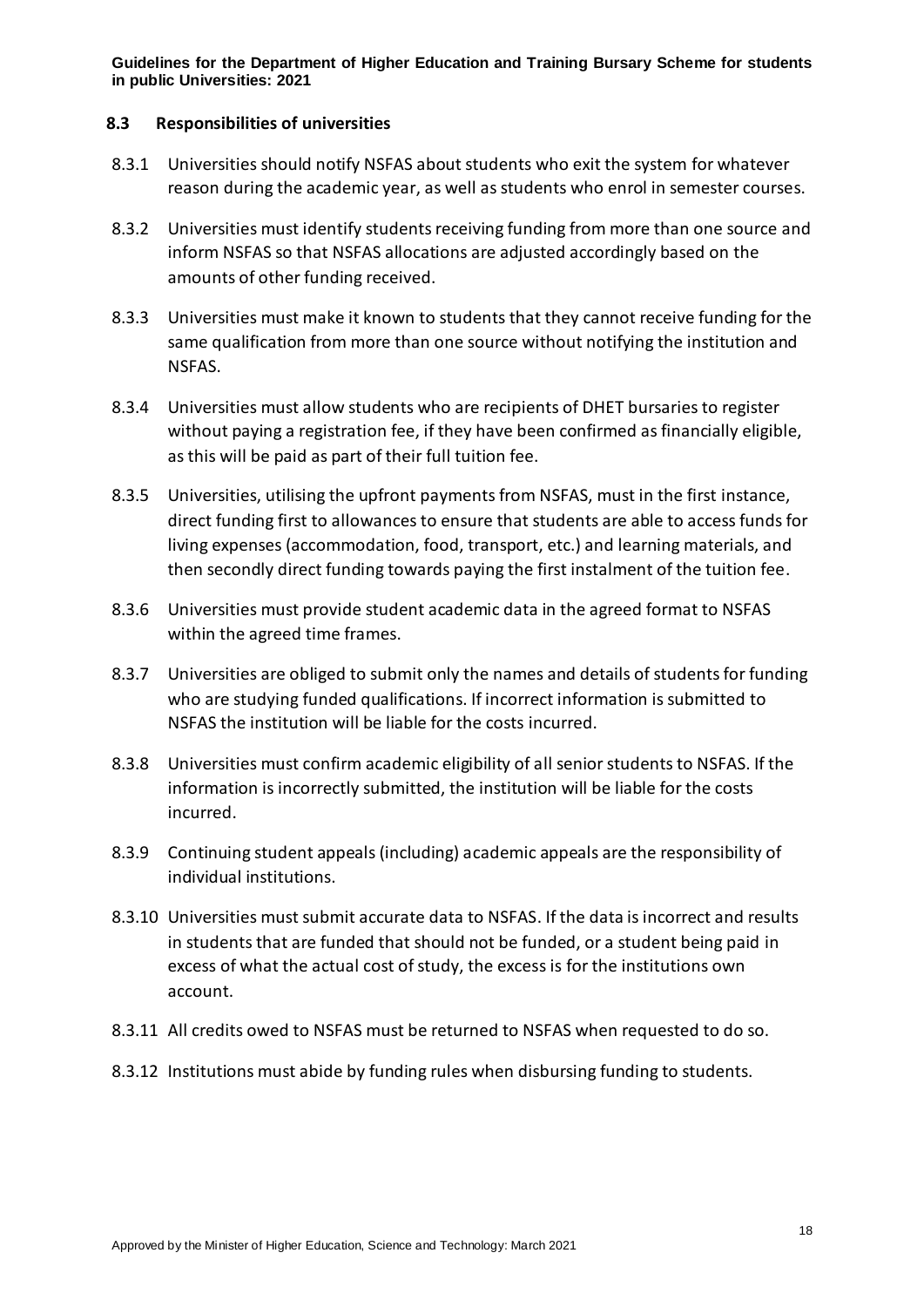#### **8.4 Responsibilities of bursary recipients**

- 8.4.1 Students must apply for the bursary on time, submitting all the required documents.
- 8.4.2 Students must inform NSFAS and their institutions if they have other sources of funding.
- 8.4.3 Students must meet all academic and attendance requirements of their courses and institutions.
- 8.4.4 Students must meet individual financial commitments, e.g. paying landlords on time, and managing living allowances.
- 8.4.5 Students must notify NSFAS through the financial aid office in the event of a change of programme or when they exit a programme.
- 8.4.6 Students are required to read and understand the institution policy with respect to accommodation allowances and especially note the terms and conditions when electing to shift from one accommodation type to another during the academic year.
- 8.4.7 Students who apply at various institutions must ensure that they cancel registration at all institutions where they are not eventually formally registered.
- 8.4.8 All students in receipt of the DHET Bursary Scheme must abide by NSFAS Bursary Agreement and terms and conditions.